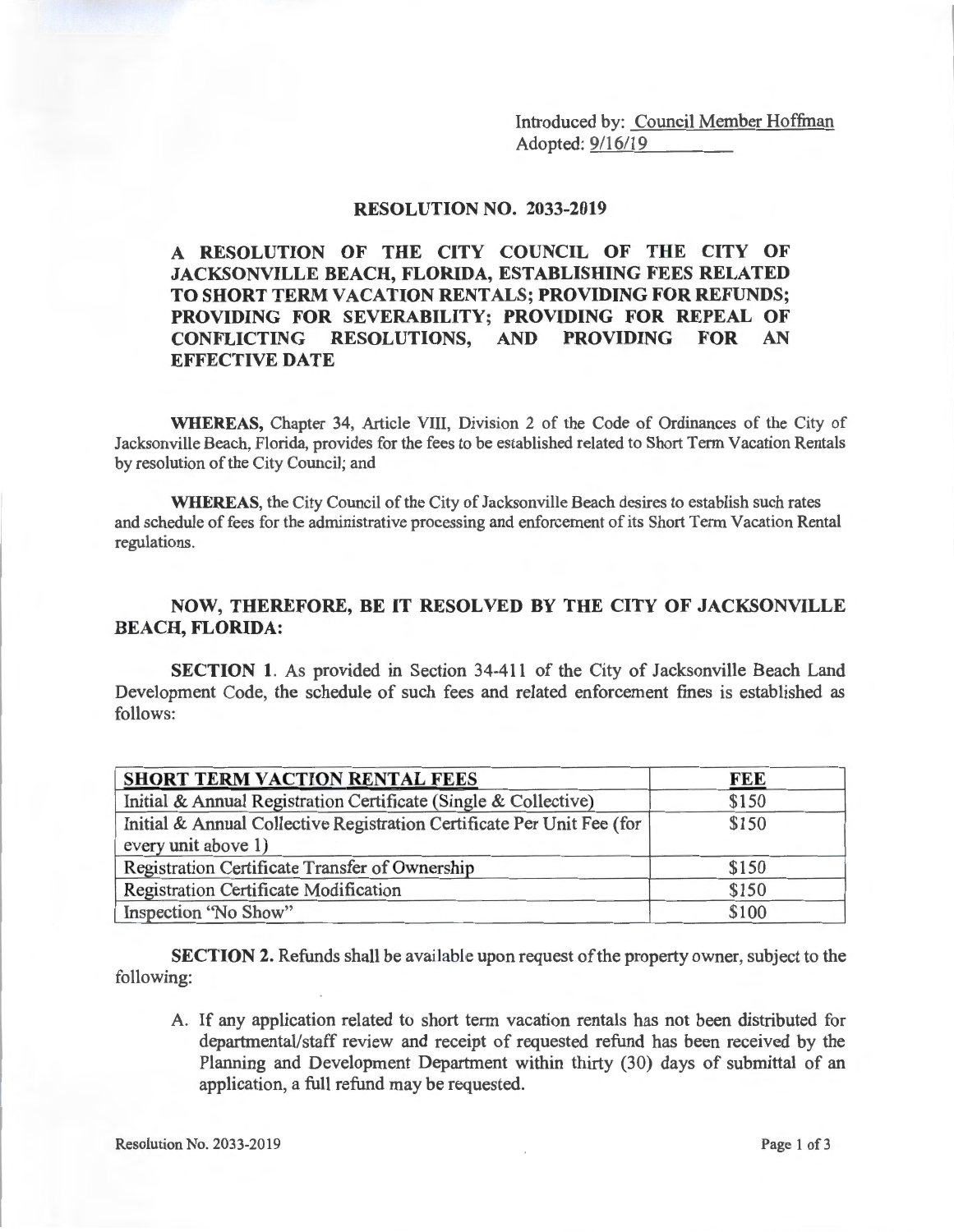- B. If departmental/staff review has begun on any application and a request for a refund is received by the Planning and Development Department within thirty (30) days of submittal of an application, a partial refund of fifty percent (50%) of application fees may be requested.
- C. If a Short Term Vacation Rental Registration Certificate has been issued, denied, revoked, or suspended, whether for an initial, renewal, transfer, or modification Registration Certificate, no refund may be requested.
- D. All refund requests will be expeditiously processed and refunded amounts will not be unreasonably withheld by the City.

**SECTION 3.** The fees listed herein and the refund policy as listed herein shall be collected by the Planning and Development Department and allocated to appropriate accounts created for collection of such fees. Through this Resolution, the City Council authorizes the creation of appropriate accounts for the collection, accounting, disbursement, and refund of such fees as needed.

**SECTION 4.** This Short Term Vacation Rental program is the first such regulatory program of this nature enacted in the City of Jacksonville Beach. The identification of fees is based on research of other jurisdictions and best estimates. The City will review the fees and labor and expense associated with processing Registration Certificates, required inspections, and enforcement and modify the fee schedule as appropriate.

**SECTION 5.** It is hereby declared to be the intention of the City Council for the City of Jacksonville Beach that the sections, paragraphs, sentences, clauses, and phrases of this Resolution are severable. If any phrase, clause, sentence, paragraph or section of this Resolution shall be declared to be unconstitutional by the valid judgment or decree of a court of competent jurisdiction, such unconstitutionality shall not affect any of the remaining phrases, clauses, sentences, paragraphs, and sections of this Resolution.

**SECTION 6.** All ordinances, resolutions, official determinations or parts thereof previously adopted or entered by the City or any of its officials and in conflict with this Resolution are repealed to the extent of conflict or inconsistency herewith.

**SECTION** 7. This Resolution shall take effect upon its adoption in accordance with applicable law.